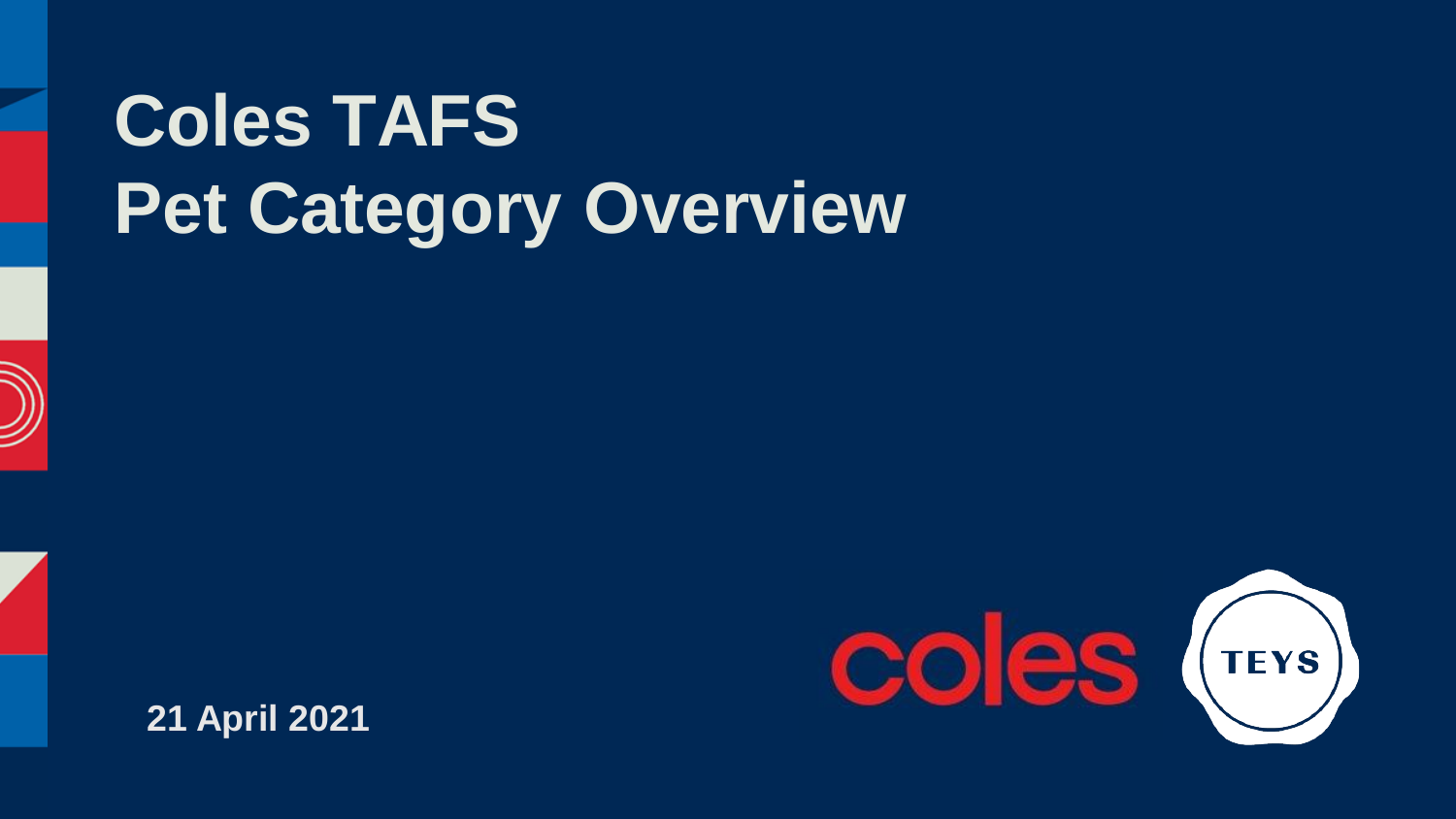# 01 Coles-Teys Value Creation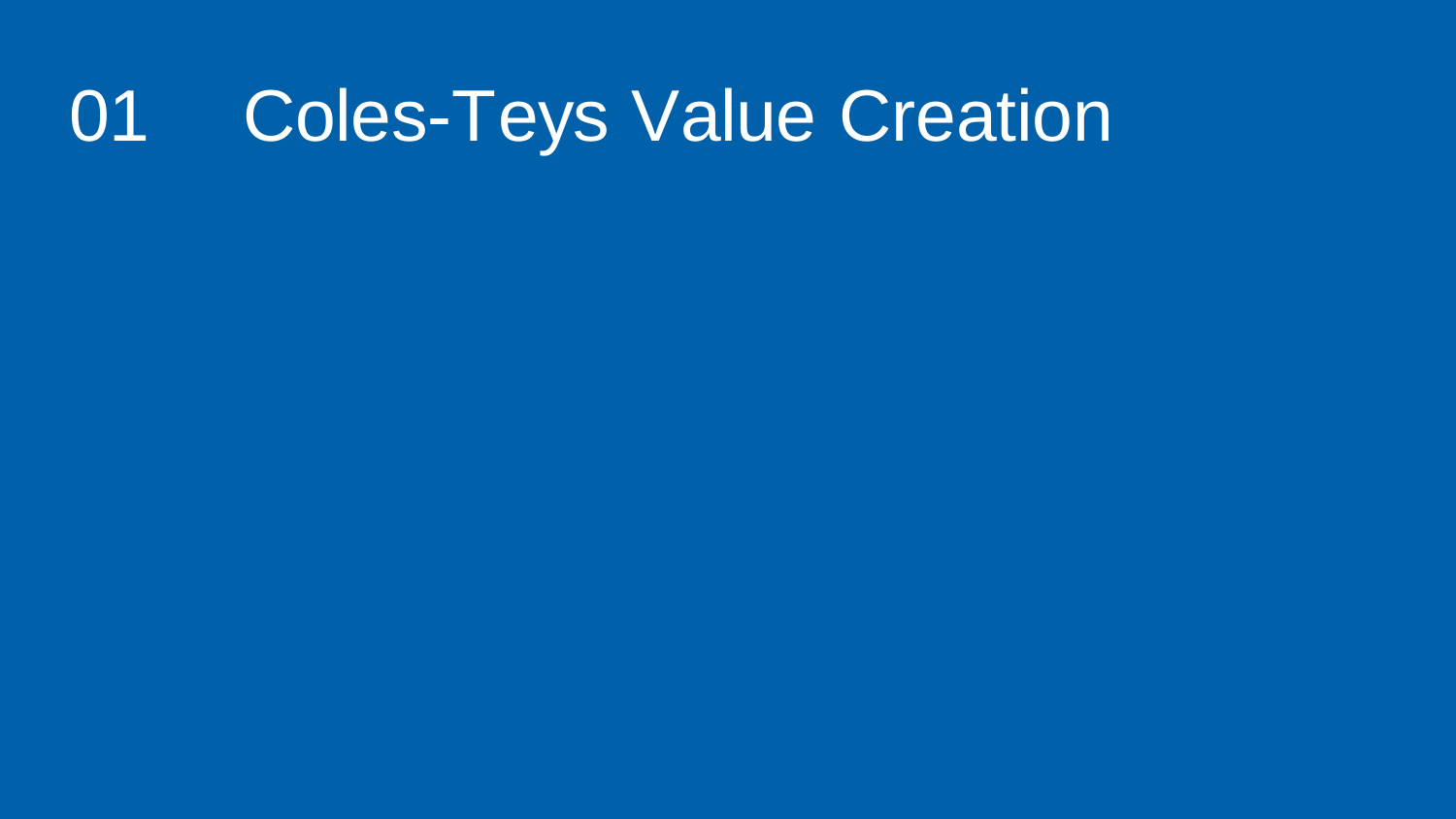#### **Coles-Teys Partnership: Current State**











**Teys Beenleigh – Cattle Service Processing Approx. processing value \$34M** YTD FY22' \$14.1M (36% of Beenleigh throughput, 2,500hd/wk) 3-year agreement to July 2024 27% of Coles cattle service progressing network 7 Ready retail products direct from boning line

38% Export (CHN, KR, JAP, TAI & USA)

**Supplementary Boxed Beef FY22' YTD Sale Value \$10M** Monthly HGP Free YP cattle, Angus & MSA programs Trim for mince, loin cuts for steaks etc.

**Retail Case Ready, Chilled Beef Approx. processing value \$8.5M** Wagga Wagga NSW facility Coles private label beef case ready products New vendor brand CW Farms Mince 1.5kg



**Pet Treats Launching August 2022**

> Beef Ear IW Beef Jerky 100g

Beef raw materials sourced from Coles service processing program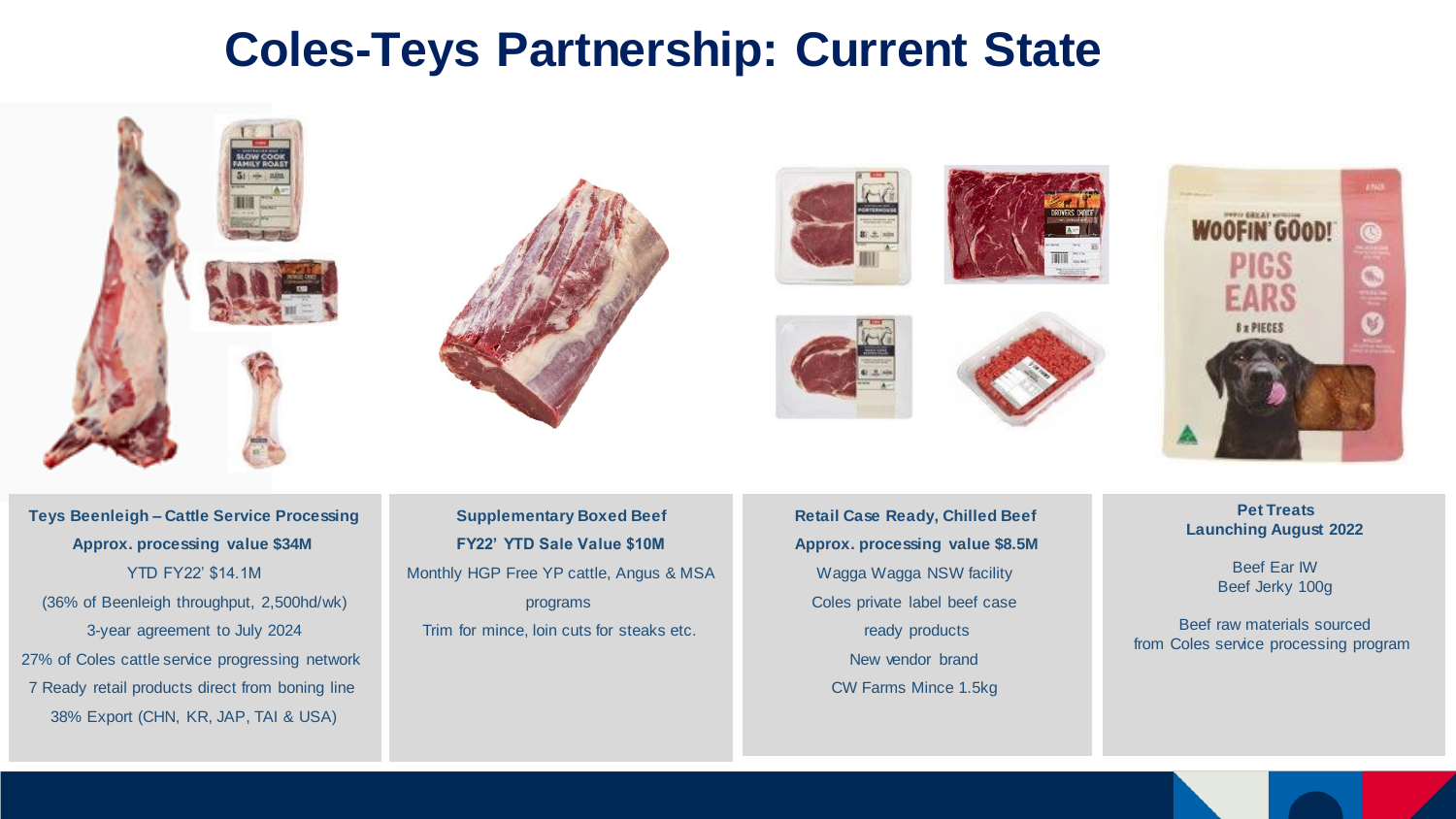# **Supply chain integration: Coles carcase utilisation proposal**



pick n' mix model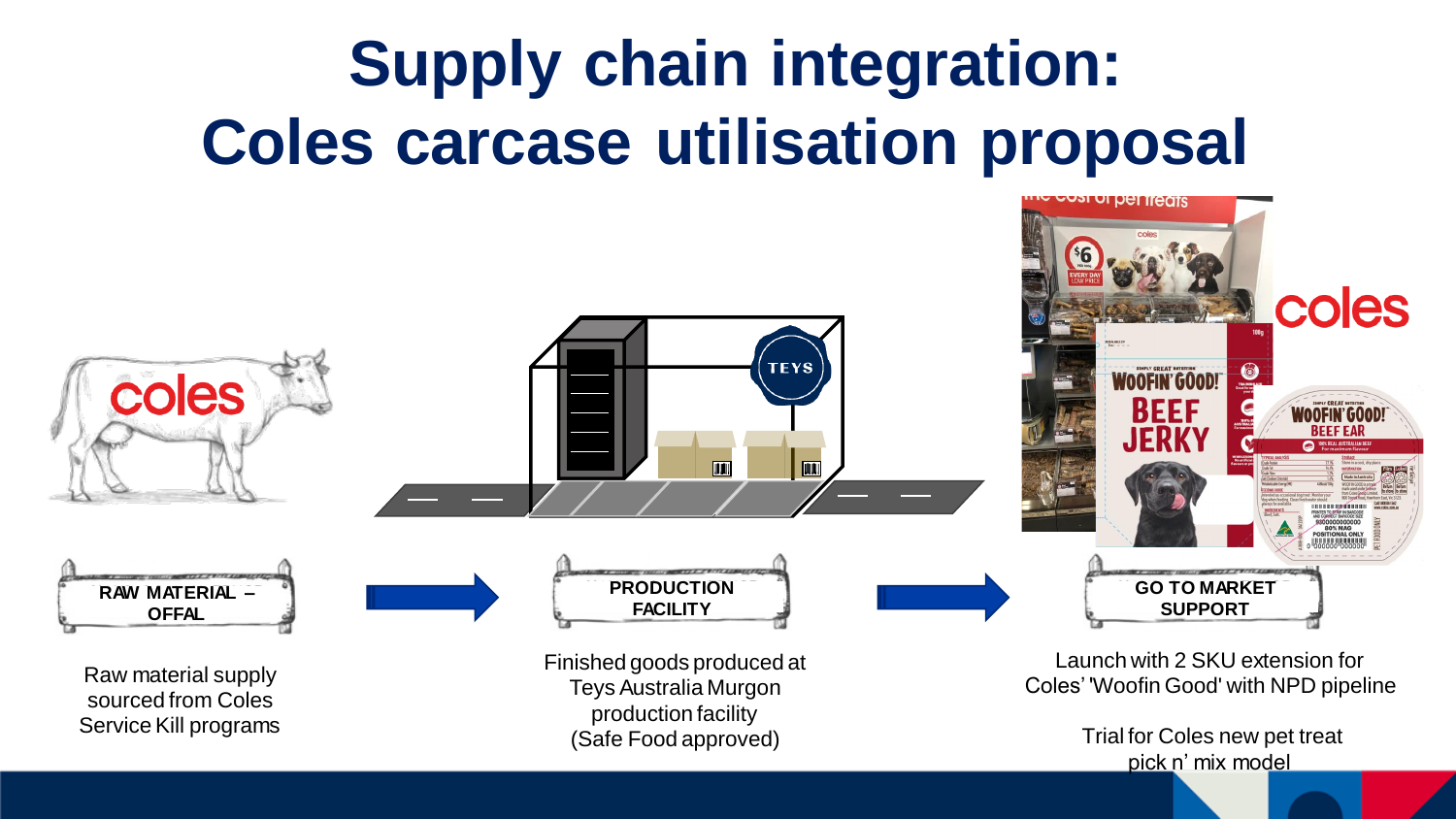# **Value creation across the Coles enterprise**

Aligning the Coles "Pet Treat" value chain has the potential to **create value** for Coles as follows



**Improve Coles' pet treats GP through supply chain integration & investment**



**Support Coles private label (Woofin' Good) SKU extension/program growth & potentially Coles' store pick n' mix model**

**Utilise Coles owned cattle-beef & other livestock primary processing items and ability to provide strong consumer messaging on utilisation & closed supply chain (Coles'farmers paddock to pooch)**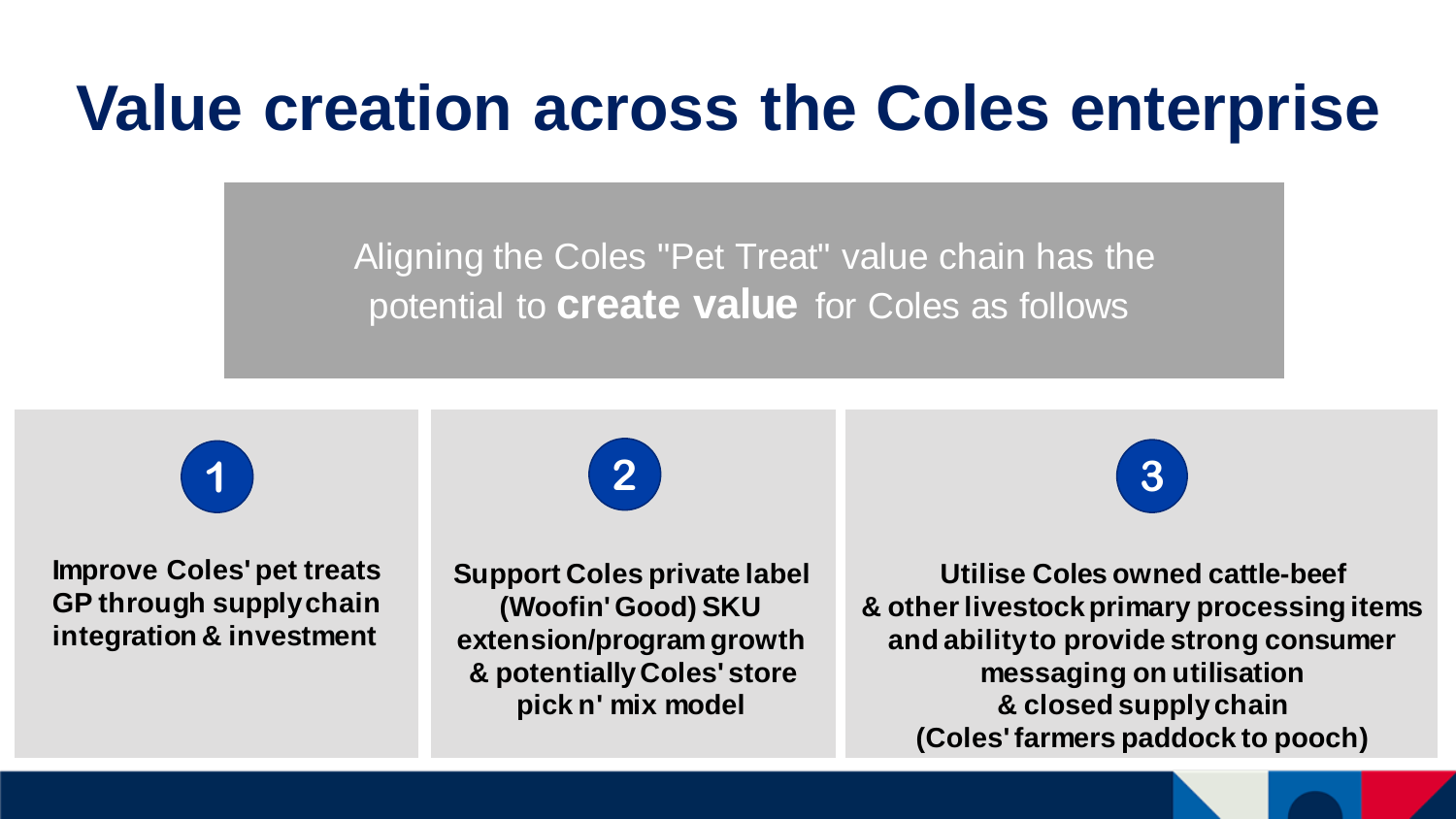# 02 Teys Co-Products Capabilities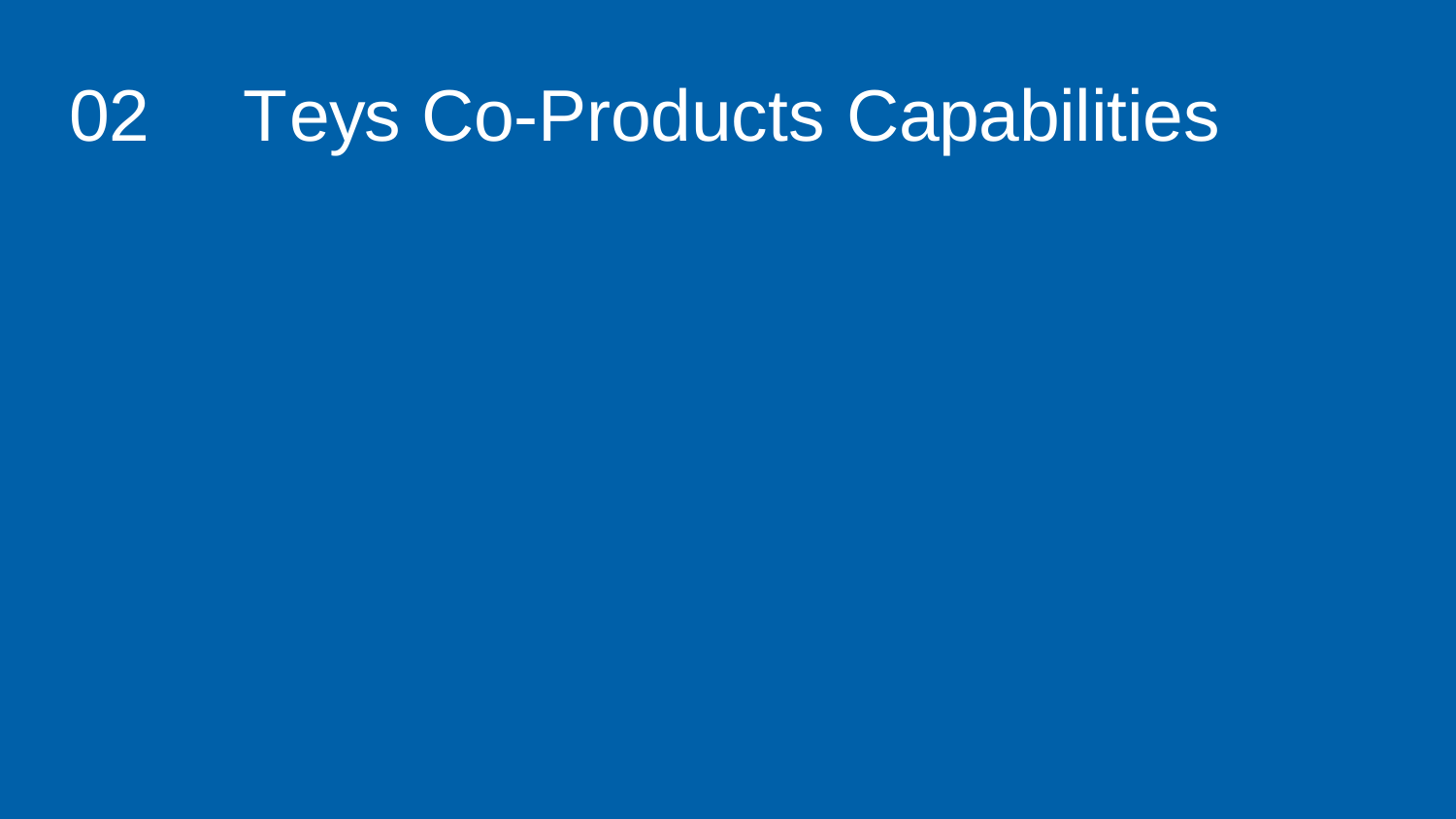#### **Teys Murgon Facility Co-Products**

- We make more than just great food
- We minimise waste in production by repurposing what otherwise could have been **leftover** > Our co-products are used by customers in the manufacture of

leather goods, animal feed and

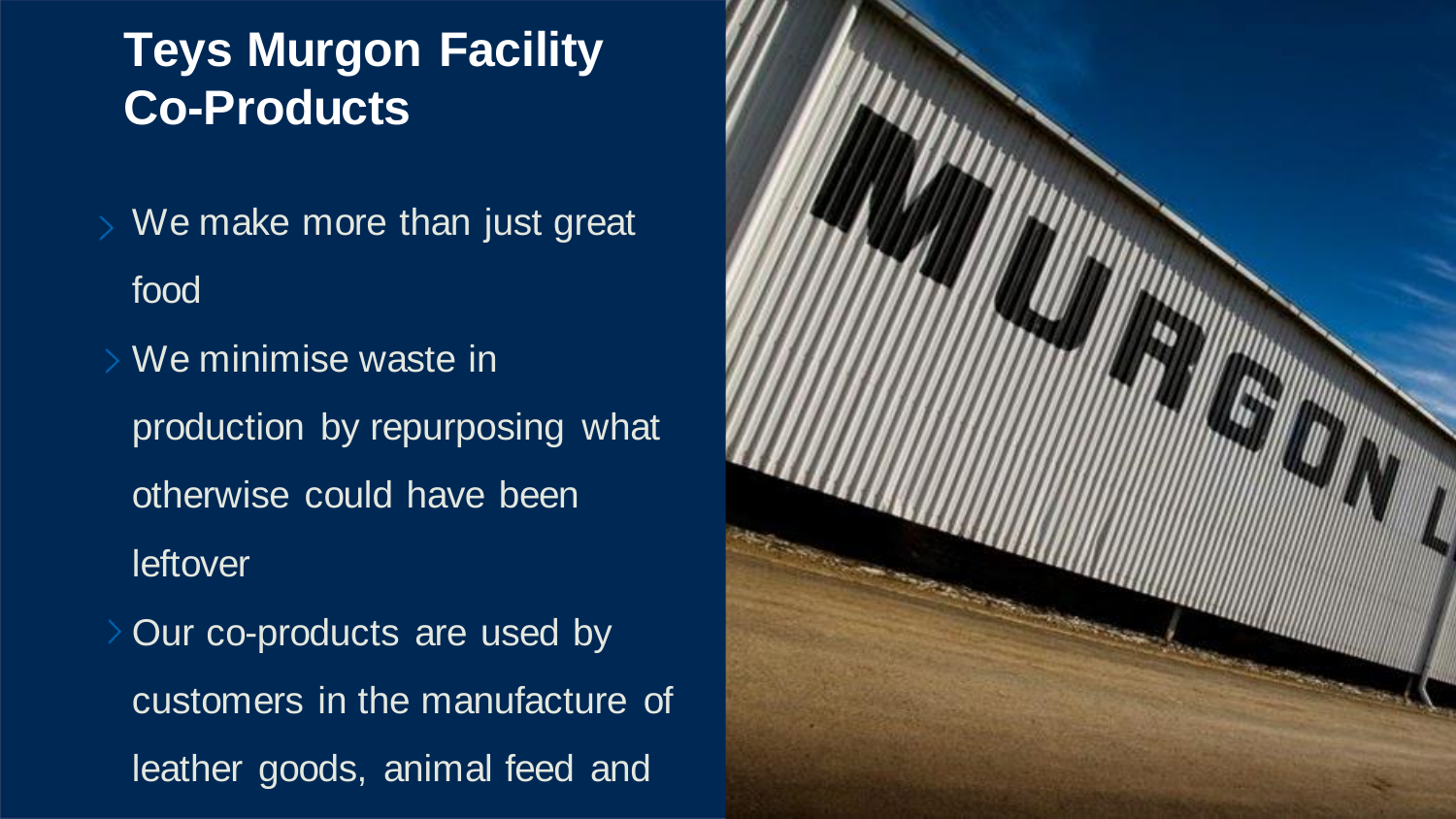## **Teys Murgon QLD Overview**

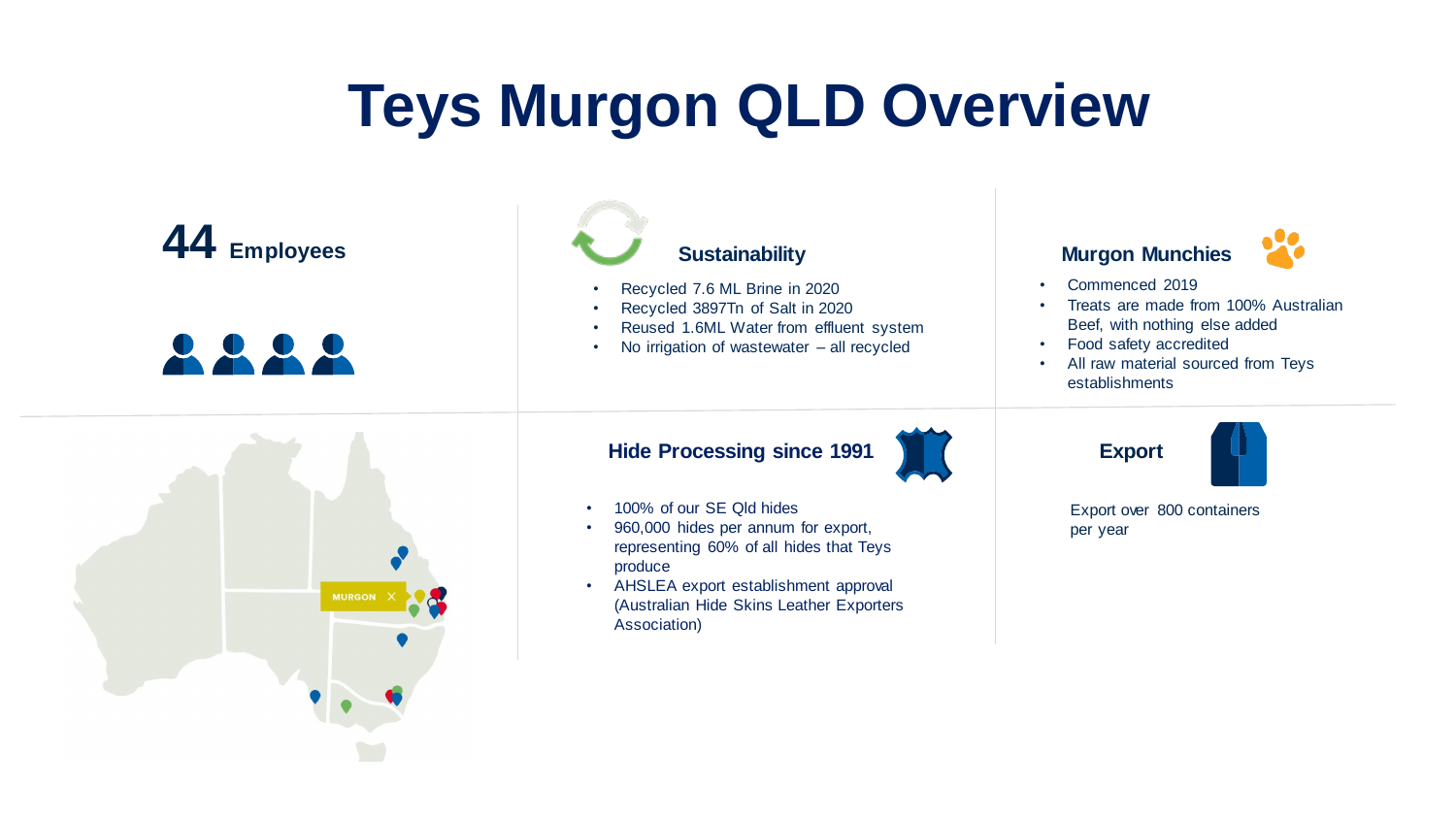## **Sustainability, wastewater recycling** Murgon facility



100% reclaimed wastewater usage

30,000L of water reclaimed per day

Reduced 300,000L of town water usage per week

Salt recovered through reclaimed water process per week = 70 tonnes per week

<https://www.youtube.com/watch?v=S1NGyv5js9M>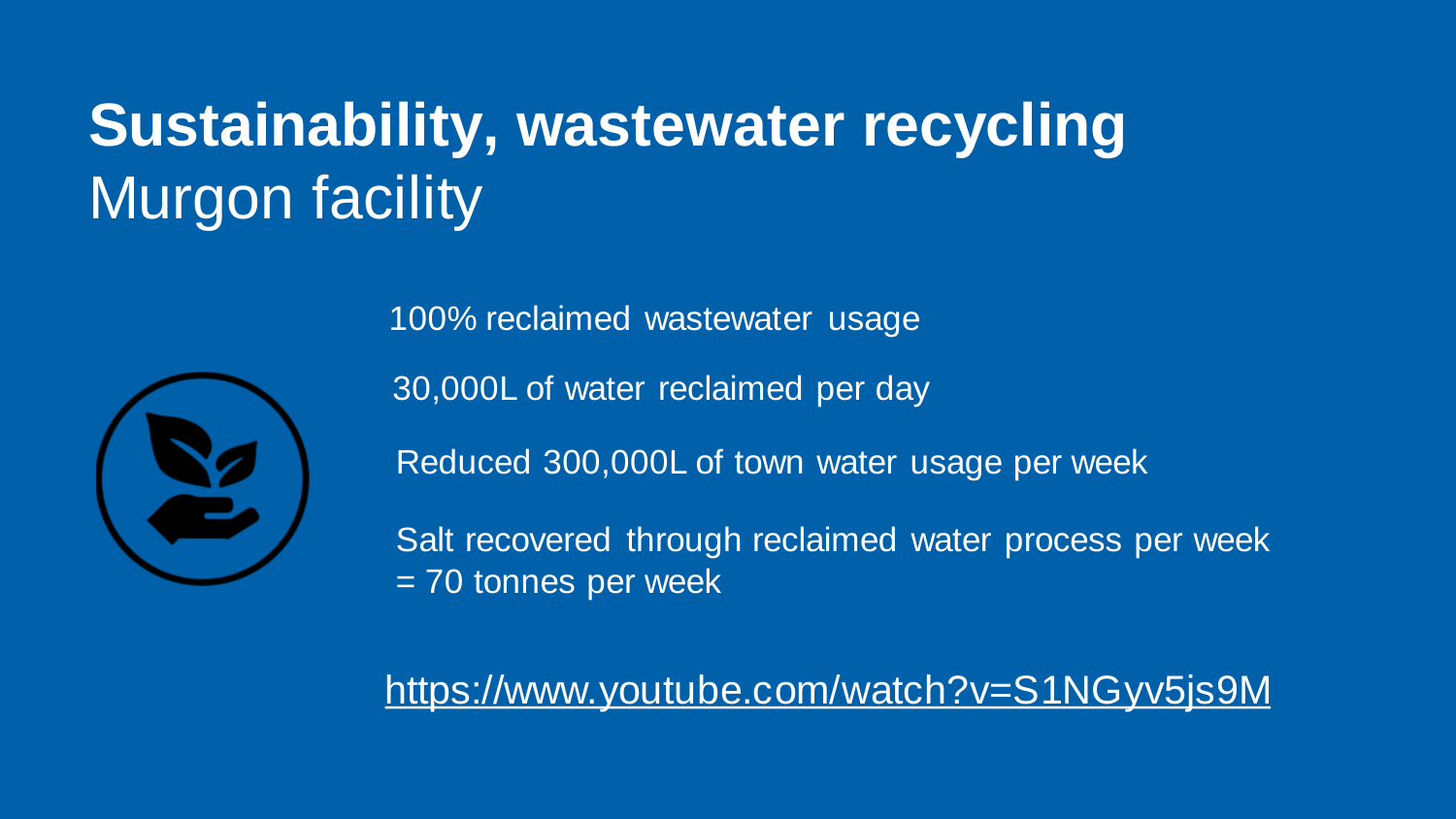## **Specifications – Coles** 100% Coles Australian Beef



**All Natural No Grains No Corn No Wheat No Soy No Hormones**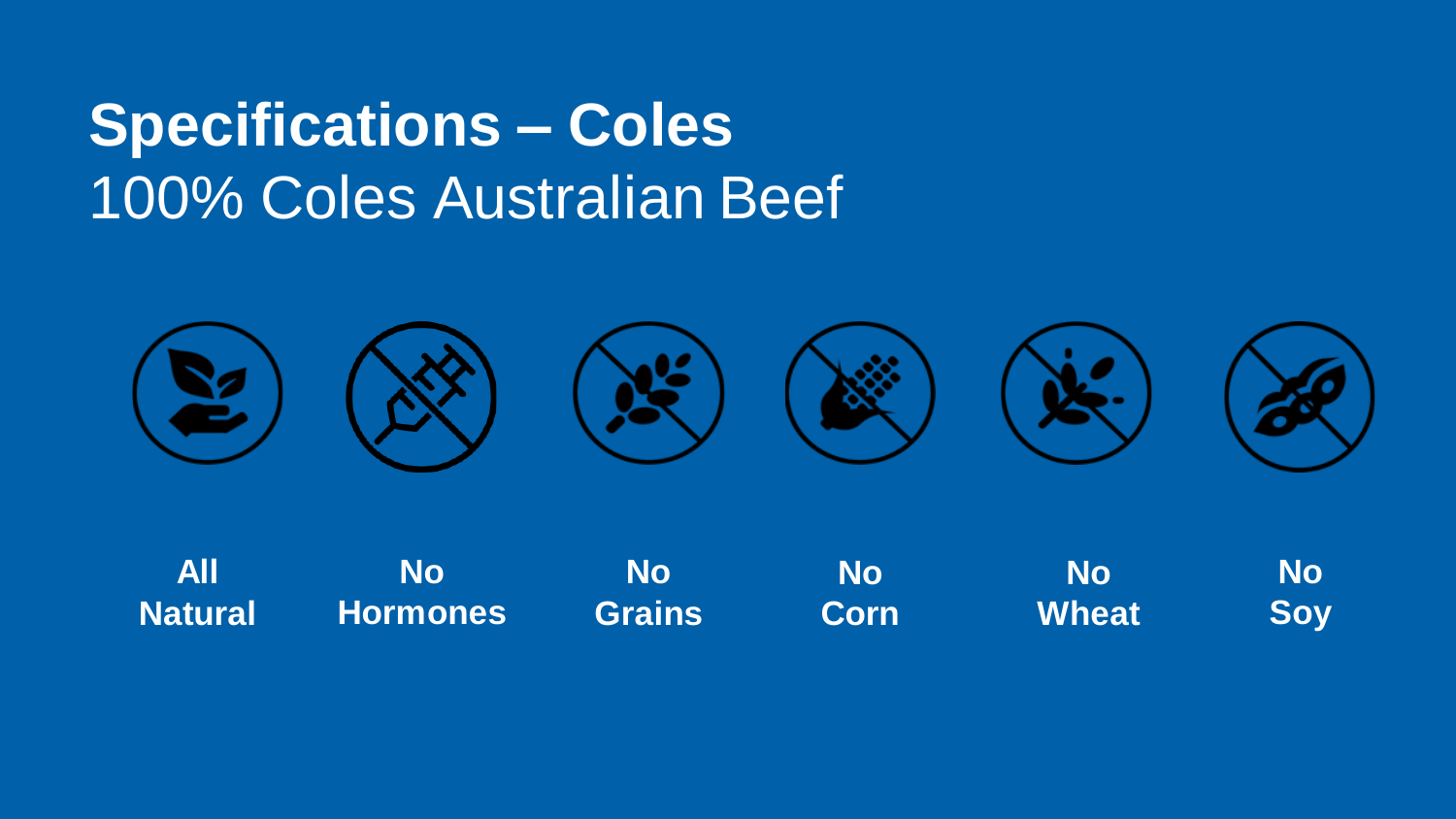#### Coles-Teys Pet NPD Pipeline Range review March '23 03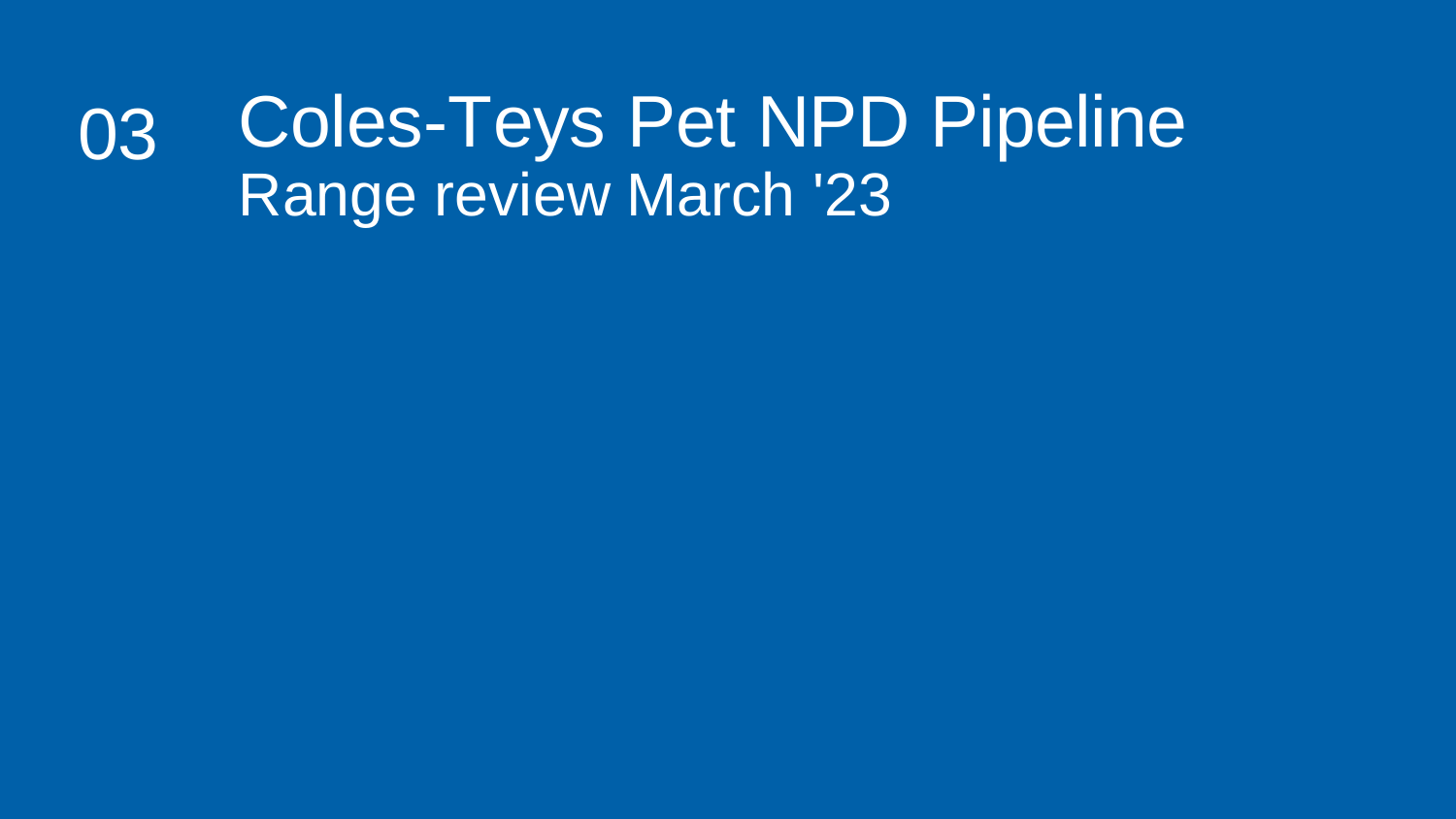## **Our current product capability**

Each one of our treats has been created to make little paws tippy tap, tails go into hyperdrive and smiles break on the faces of dogs all across Australia. The range includes:

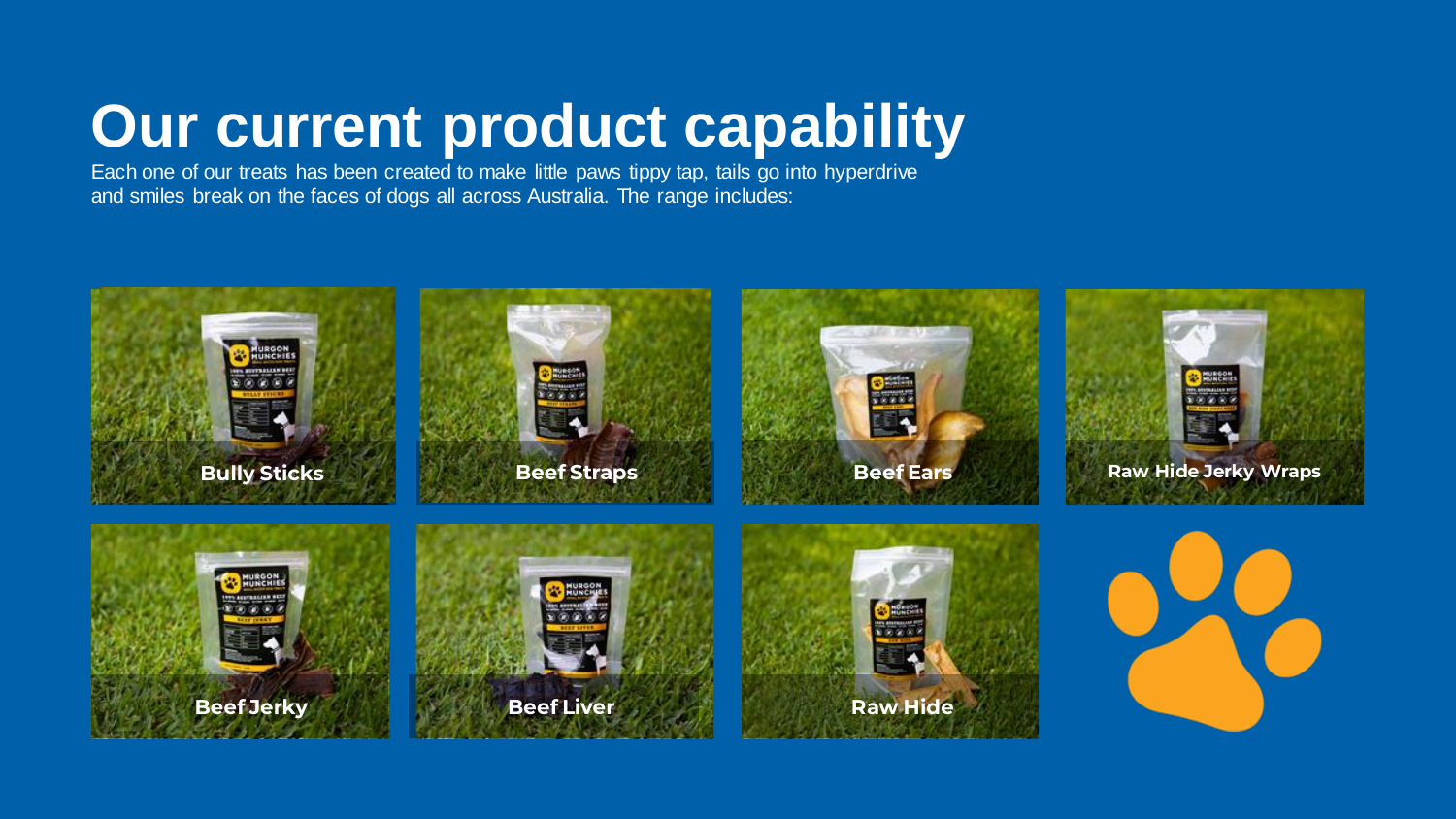#### **Coles Service Kill NPD Pipeline Offal & non-edible utilisation**



**Trachea (Beef Straps)**

**Pizzles (Bully Sticks)**

**Beef paddywhack / tendon**

**Beef Neck End Pieces\* \*to be tested & trialled first**